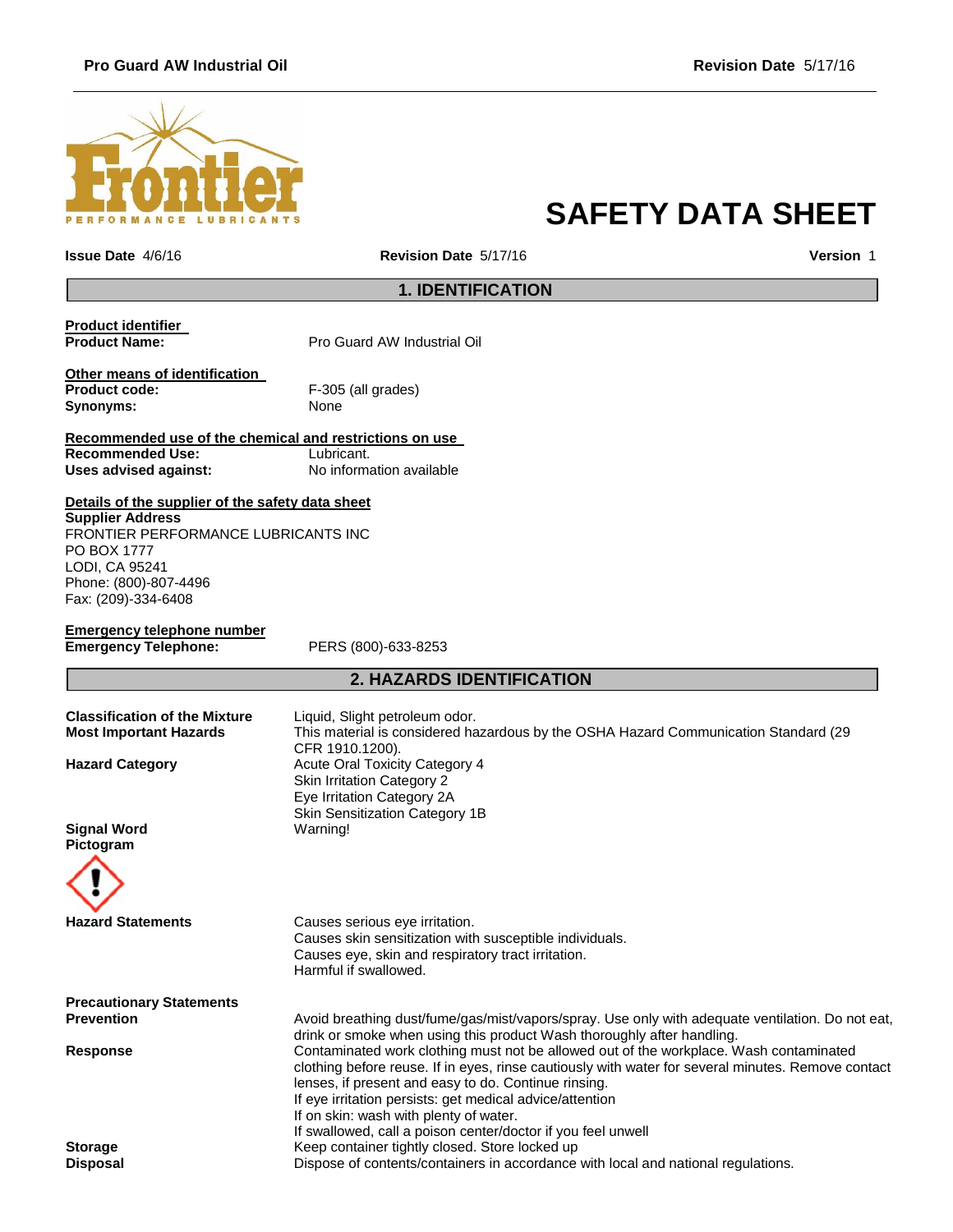| No component of this product present at levels greater than or equal to 0.1% is identified as |
|-----------------------------------------------------------------------------------------------|
| probable, possible, or confirmed human carcinogen by IARC.                                    |
| No component of this product present at levels greater than or equal to 0.1% is identified as |
| probable, possible, or confirmed human carcinogen by OSHA.                                    |
| No component of this product present at levels greater than or equal to 0.1% is identified as |
| probable, possible, or confirmed human carcinogen by NTP                                      |
|                                                                                               |

## **3. COMPOSITION/INFORMATION ON INGREDIENTS**

| Ingredient                                             | WT <sub>96</sub> | CAS#       |
|--------------------------------------------------------|------------------|------------|
| Distillates, hydrotreated heavy paraffinic             | $0 - 95$         | 64742-54-7 |
| Distillates (petroleum), hydrotreated light paraffinic | $0 - 95$         | 64742-55-8 |

To the knowledge of the supplier, there are no other ingredients in this product that are classified as hazardous.

#### **Eyes** Flush eyes with running water for at least 15 minutes. If redness, burning, blurred vision or irritation persists, transport to nearest medical facility for additional treatment. **Skin** Flush skin with water, wash with soap and water. If irritation occurs, get medical attention. Remove contaminated clothing. Do not reuse clothing until cleaned. If material is injected under the skin, transport to the nearest medical facility for additional treatment. If redness, swelling, pain and/or blisters occur, transport to the nearest medical facility for additional treatment. **Ingestion** Do NOT induce vomiting and obtain medical attention. Have victim rinse mouth out with water. If vomiting occurs spontaneously, keep head below hips to prevent aspiration. **Inhalation** Remove victim to fresh air and keep at rest in a position comfortable for breathing. If the victim has difficulty breathing or tightness of the chest, is dizzy, vomiting or unresponsive, give oxygen with rescue breathing or CPR as required and transport to the nearest medical facility. **4. FIRST AID MEASURES**

## **5. FIRE-FIGHTING MEASURES**

| <b>Flammable Properties</b><br><b>Base Oil Flash point</b>        | >210°C (ASTM D92)                                                                                                                                                                                                                                                                                                                                             |
|-------------------------------------------------------------------|---------------------------------------------------------------------------------------------------------------------------------------------------------------------------------------------------------------------------------------------------------------------------------------------------------------------------------------------------------------|
|                                                                   |                                                                                                                                                                                                                                                                                                                                                               |
| <b>Flammable limits in air</b>                                    | N/A                                                                                                                                                                                                                                                                                                                                                           |
| Auto ignition temperature                                         | N/A                                                                                                                                                                                                                                                                                                                                                           |
| <b>Extinguishing media</b><br><b>Special firefighting measure</b> | CO <sub>2</sub> , dry chemical, foam, alcohol-resistant foam, water mist                                                                                                                                                                                                                                                                                      |
|                                                                   | Procedures for an oil fire should be utilized. Use self-contained breathing apparatus. Use foam<br>or dry chemical to extinguish fire. Water may be used only to keep surrounding containers cool.<br>Firefighters should wear proper protective equipment and self-contained breathing apparatus<br>with full face piece operated in positive pressure mode. |
|                                                                   | <b>6. ACCIDENTAL RELEASE MEASURES</b>                                                                                                                                                                                                                                                                                                                         |

**Personal Precautions/Procedures:** Use PPE and ensure adequate ventilation.

**Environmental Precautions:** Should not be released into the environment. Do not contaminate water. Do not flush to surface water or sanitary sewer system.

**Methods and Materials for Containment/Clean Up:**

Contain spillage, soak up with non-combustible absorbent material (e.g. sand, earth, diatomaceous earth, vermiculite) and transfer to a container for disposal according to local/national regulations (see section 13).

#### **7. HANDLING AND STORAGE**

**Handling and Storage Precautions** Avoid heat, open flames, including pilot lights, and strong oxidizing agents. Use explosion-proof ventilation to prevent vapor accumulation. Ground all handling equipment to prevent sparking. Avoid contact with eyes, skin and clothing. Wash thoroughly after handling. Do not eat, drink or smoke when using this product. Have appropriate fire extinguishers and spill clean-up equipment in or near storage area.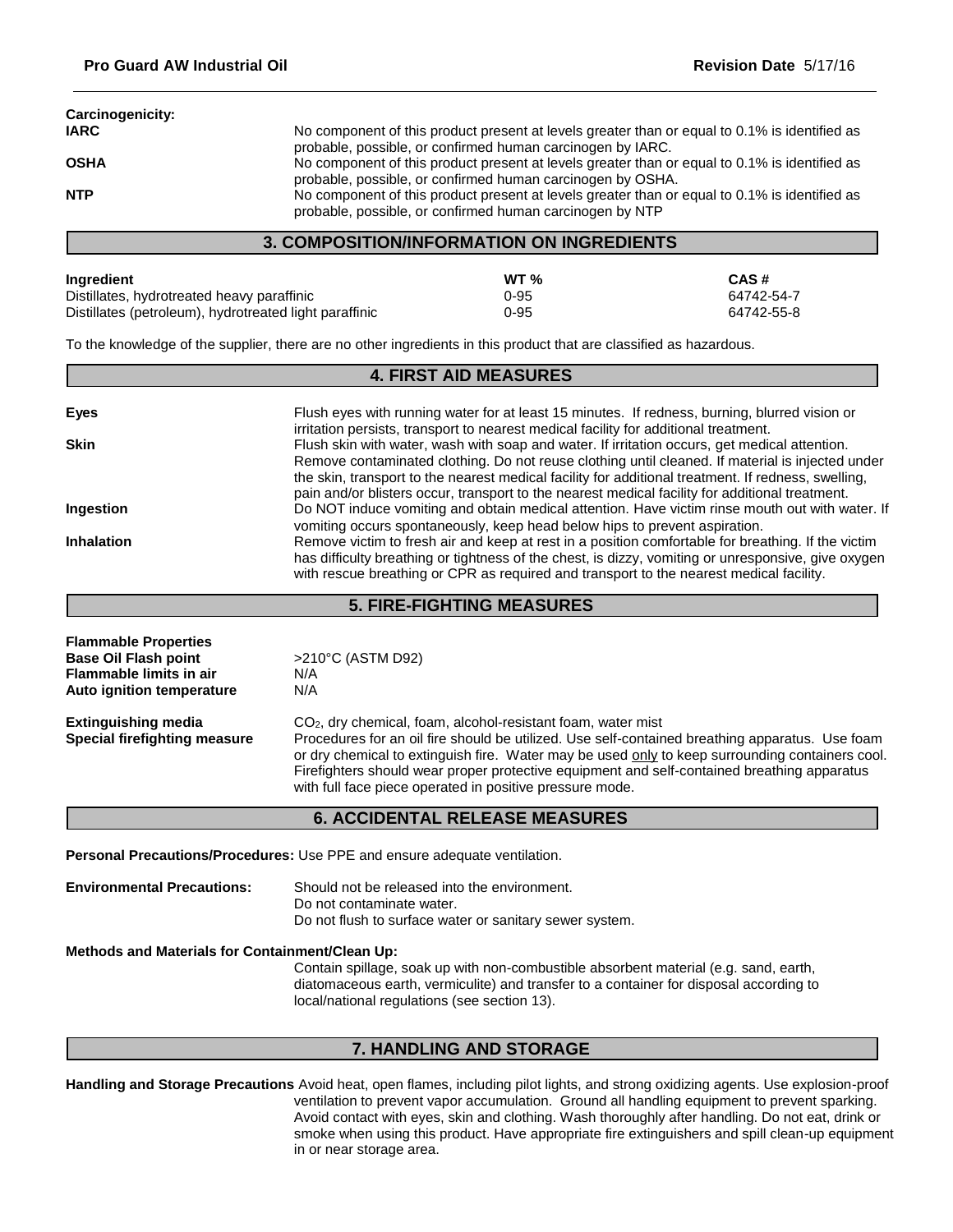#### **Engineering Controls** Use adequate ventilation to keep vapors and mists of this material below applicable standards. Recommended work place control parameters - based on mineral oil ACGIH TWA 5 mg/m<sup>3</sup>. **Respiratory Protection** If engineering controls do not maintain airborne concentrations to a level which is adequate to protect worker health, an approved respirator must be worn. Respirator selection, use and maintenance should be in accordance with the requirements of the OSHA Respiratory Protection Standard, 29 CFR 1910.134. **Skin Protection** Use protective clothing that is chemically resistant to this product. Acceptable materials for gloves and aprons are: neoprene, nitrile rubber or viton. **Eye Protection** Use safety glasses or goggles. Have suitable eye wash water available.<br> **Other/General Protection** For mists and vapors: Air purifying, organic vapor cartridge, NIOSH appr For mists and vapors: Air purifying, organic vapor cartridge, NIOSH approved respirator. Use self-contained breathing apparatus for environments with unknown concentrations or emergency situations. **8. EXPOSURE CONTROLS/PERSONAL PROTECTION**

#### **9. PHYSICAL AND CHEMICAL PROPERTIES**

| Color:                | Clear, Yellow  | <b>Vapor Pressure:</b>      | N/A          | <b>Solubility in Water:</b> | Insoluble     |
|-----------------------|----------------|-----------------------------|--------------|-----------------------------|---------------|
| Appearance:           | Liauid         | % Volatile by Volume:       | N/A          | <b>Evaporation Rate</b>     | N/A           |
| Odor:                 | Characteristic | Vapor Density (air = 1):    | N/A          | (Butyl Acetate = 1):        |               |
| <b>Boiling Point:</b> | N/A            | <b>Reactivity in Water:</b> | Non-reactive | <b>Specific Gravity:</b>    | $0.80 - 0.91$ |

## **10. STABILITY AND REACTIVITY**

| Stability                       | Stable                               |
|---------------------------------|--------------------------------------|
| Conditions to avoid             | Sources of ignition.                 |
| Incompatibility                 | Strong oxidizing or reducing agents. |
| <b>Decomposition Products</b>   | Oxides of Carbon and Hydrogen.       |
| <b>Hazardous Polymerization</b> | Will not occur.                      |
|                                 |                                      |

#### **11. TOXICOLOGICAL INFORMATION**

| <b>Likely Routes of Exposure</b><br><b>Potential Health Effects</b> | Inhalation, skin, eyes and ingestion.                                                                 |
|---------------------------------------------------------------------|-------------------------------------------------------------------------------------------------------|
| Eye Effects                                                         | Can cause irritation, redness, burns, and tissue destruction.                                         |
| <b>Skin Effects</b>                                                 | Can cause inflammation, and significant irritation.                                                   |
| <b>Oral Effects</b>                                                 | Gastrointestinal tract irritation, nausea, and vomiting if swallowed.                                 |
| <b>Inhalation Effects</b>                                           | May cause respiratory tract irritation.                                                               |
| <b>Chronic Health Effects</b>                                       | No data available to indicate product or components present in mixture are chronic health<br>hazards. |
| <b>Mutagenicity</b>                                                 | Negative                                                                                              |
| Carcinogenicity                                                     | None anticipated                                                                                      |
| <b>Reproductive Effects</b>                                         | Negative.                                                                                             |
| <b>Teratogenicity</b>                                               | Negative.                                                                                             |
| <b>Sensitization</b>                                                | See section 2                                                                                         |
| <b>Toxicological Data</b>                                           | ATE oral is $>2,000$ mg/kg                                                                            |
|                                                                     | ATE dermal is $> 4,000$ mg/kg                                                                         |
|                                                                     | ATE inhalation (mist/aerosol) is estimated at 2.2 mg/L/4 h                                            |

#### **12. ECOLOGICAL INFORMATION**

Not classified due to inadequate data available on this mixture. Highly recommend avoidance of release to the environment.

#### **13. DISPOSAL CONSIDERATIONS**

Avoid release to the environment. Dispose in a safe manner in accordance with national, state and local regulations. Not a RCRA hazardous waste if uncontaminated. If "used" RCRA criteria must be determined. Dispose of container by recycling or if permitted incineration.

#### **14. TRANSPORT INFORMATION**

**Proper Shipping Name** PETROLEUM LUBRICATING OIL; NOT REGULATED AS A HAZARDOUS MATERIAL FOR TRANSPORTATION UNDER 49 CFR.

**Shipping Class** 65